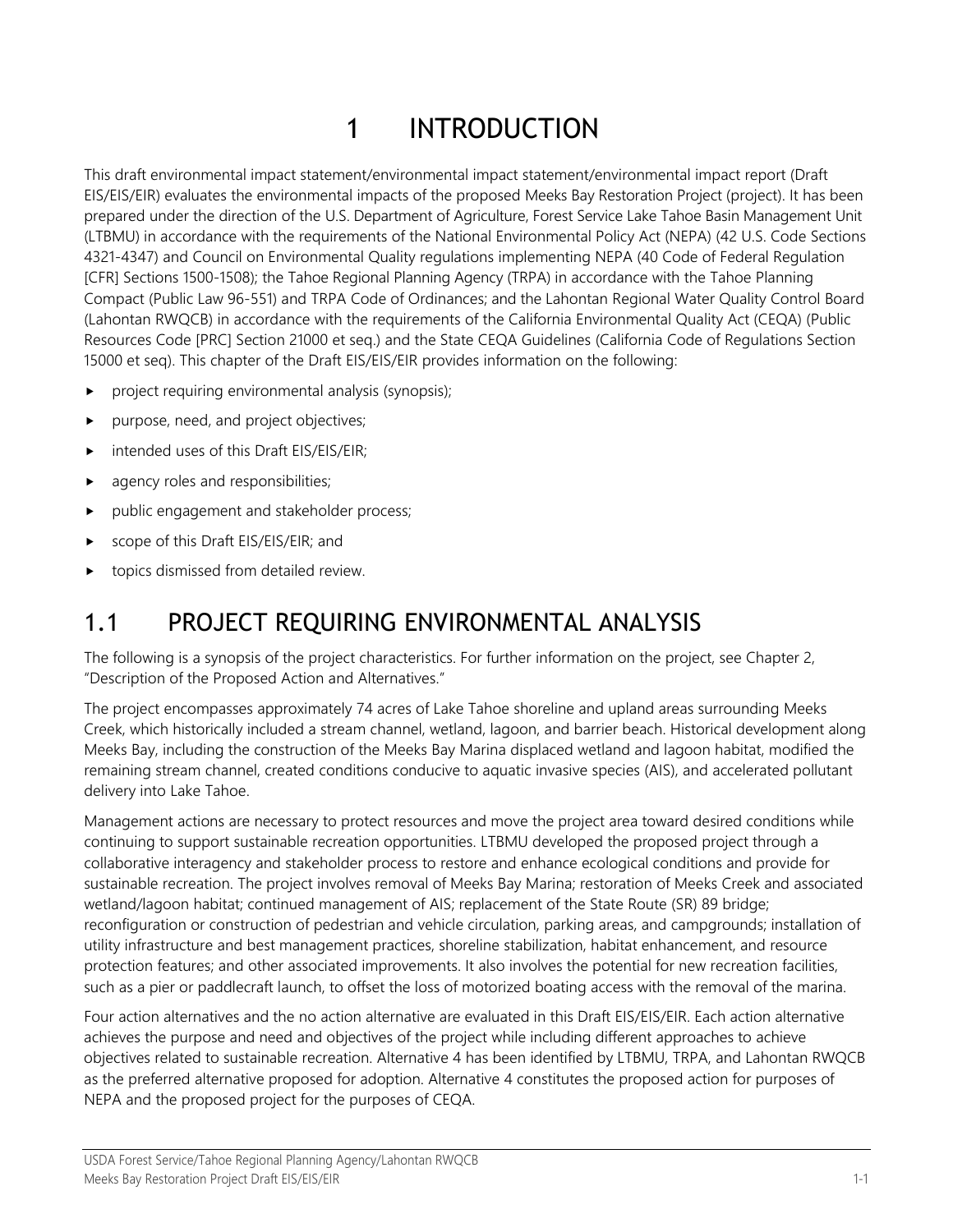# 1.2 PURPOSE, NEED, AND PROJECT OBJECTIVES

NEPA requires disclosure of a project's purpose and need in an EIS and CEQA requires a description of the basic objectives of a project in an EIR. TRPA regulations do not specifically require discussion of a project's purpose, need, and objectives in an environmental document, but they are typically described.

The purpose of the project is to move the Meeks Creek stream channel and wetland/lagoon below SR 89 to a more natural condition where geomorphic and hydrologic processes support a functioning ecosystem while continuing to support sustainable recreation opportunities.

To move toward the desired conditions for sustainable recreation and to achieve the purpose of the project, the following needs and project objectives have been identified:

- Improve hydrologic function and processes of Meeks Creek, Meeks lagoon, and associated floodplain.
- Restore degraded aquatic, riparian, and wetland habitats and barrier beaches to provide high quality habitat that is resilient to a changing climate.
- Improve fish passage and flood flow conveyance through the SR 89 stream crossing, and control or eradicate current populations of terrestrial and aquatic invasive plant and animal species.
- Promote the Threatened, Endangered, Proposed, Candidate, and Sensitive species Tahoe yellowcress (*Rorippa subumbellata*) and Lahontan cutthroat trout (*Oncorhynchus clarki henshawi*).
- $\blacktriangleright$  Replace the SR 89 bridge to allow for aquatic organism passage and flood flow conveyance.
- Maintain and enhance access to Lake Tahoe and National Forest System lands.
- Provide sustainable recreation opportunities consistent with a functioning ecosystem.
- Enhance educational and interpretive opportunities.
- Enhance species of value to the Washoe Tribe.

# 1.3 INTENDED USES OF THIS DRAFT EIS/EIS/EIR

NEPA requires that federal agencies prepare an EIS to assess the potential impacts of federal actions that could significantly affect the quality of the human environment. The Tahoe Regional Planning Compact requires that TRPA prepare and consider a detailed EIS before deciding to approve or carry out a project that may have a significant effect on the environment. According to CEQA, preparation of an EIR is required whenever it can be fairly argued, based on substantial evidence, that a proposed project may result in a significant environmental impact. This joint EIS/EIS/EIR meets the requirements of NEPA, TRPA, and CEQA for the project.

An EIS/EIS/EIR is an informational document used to inform the public and agency decision makers of the significant environmental impacts of a preferred alternative, identify possible ways to minimize the significant impacts, and describe other reasonable alternatives to the proposal that could feasibly attain most of the basic objectives of the project while substantially lessening or avoiding any of the significant environmental impacts. Public and agency comments on this Draft EIS/EIS/EIR will be considered and responses and revisions to the Draft EIS/EIS/EIR will be incorporated into a Final EIS/EIS/EIR. Public agencies are required to consider the information presented in the Final EIS/EIS/EIR when determining whether to approve the project.

This Draft EIS/EIS/EIR has been prepared to meet the requirements of a project-level EIS/EIS/EIR pursuant to TRPA, NEPA, and CEQA. A project-level analysis focuses on the changes in the physical environment that would result from the implementation of a project, including its planning, construction, and operation. The intention of the lead agencies in preparing a project EIS/EIS/EIR is that no further environmental analysis would be required for regulatory approvals following approval of the project, absent conditions requiring supplemental analysis, such as substantially modified project conditions. Additional detailed design and regulatory approvals will be required prior to implementation of the project. If conditions requiring additional environmental review are identified after additional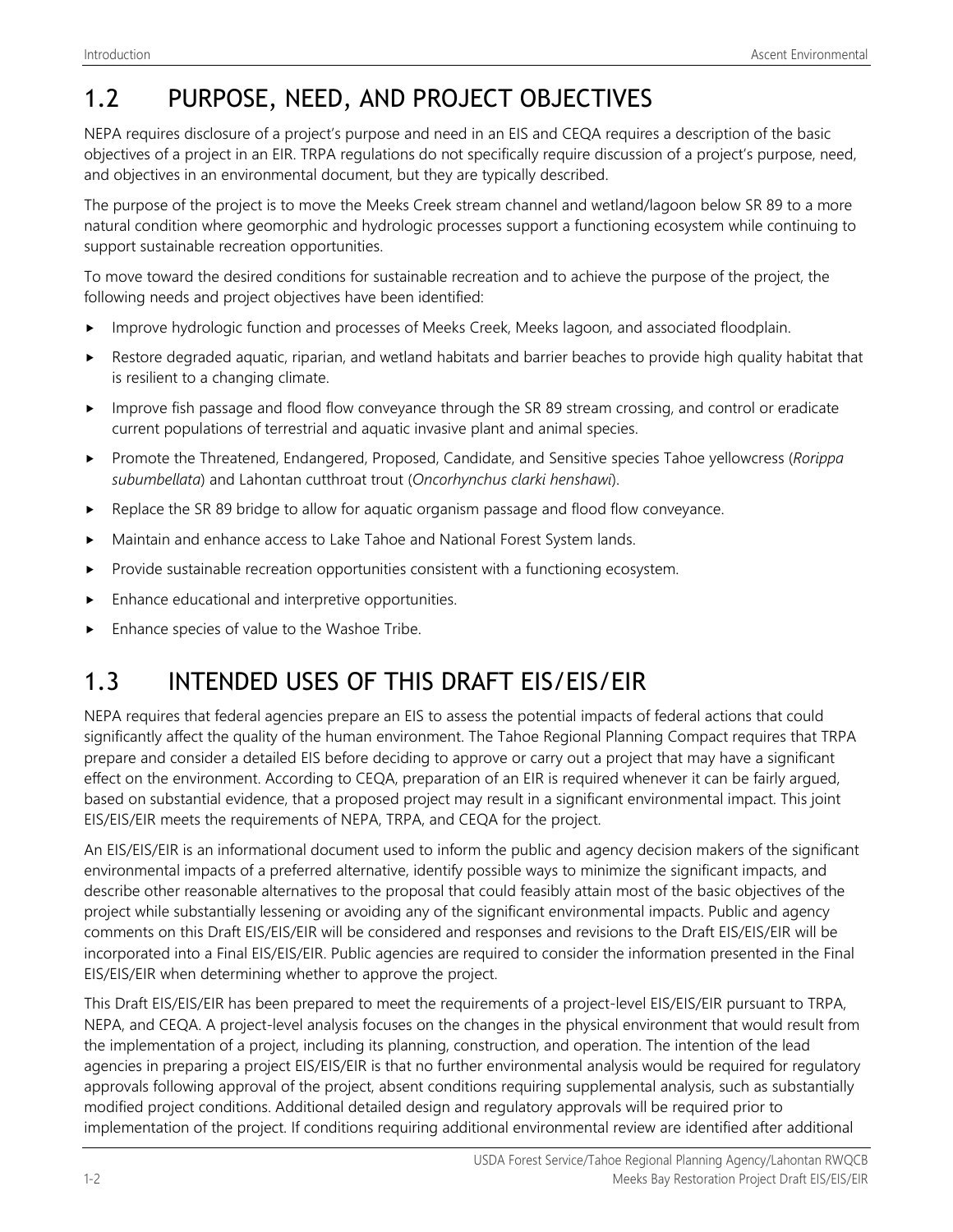detailed design, a lead agency may prepare a re-evaluation, and/or a subsequent, supplement, or addendum to this EIS/EIS/EIR, or a separate environmental review that incorporates by reference or tiers from information in this EIS/EIS/EIR.

### 1.4 AGENCY ROLES AND RESPONSIBILITIES

### 1.4.1 Lead Agencies

The LTBMU, TRPA, and Lahontan RWQCB are the lead agencies responsible for approving and carrying out the project and for ensuring that the requirements of NEPA, the TRPA Code, and CEQA have been met. After the EIS/EIS/EIR process is complete, the TRPA Governing Board and Executive Officer of Lahontan RWQCB will determine whether to certify the EIS/EIS/EIR and approve the project. LTBMU will prepare a Record of Decision documenting LTBMU's rationale for its decision regarding the project, and TRPA and Lahontan will prepare and adopt findings pursuant to the TRPA Code and CEQA Guidelines, respectively.

# 1.4.2 Cooperating, Trustee, and Responsible Agencies

Under NEPA regulations, a cooperating agency is any Federal agency, other than the lead agency, which has jurisdiction by law or special expertise with respect to any environmental impact involved in a proposed project or project alternative. Under CEQA and the CEQA Guidelines, a trustee agency is a State agency that has jurisdiction by law over natural resources that are held in trust for the people of the State of California, and a responsible agency is a public agency, other than the lead agency, which has discretionary approval responsibility for reviewing, carrying out, or approving elements of a project. For the Meek's Bay Restoration Project, the U.S. Army Corps of Engineers and U.S. Fish and Wildlife Service are Federal cooperating agencies. While the U.S. Environmental Protection Agency has review authority, it is not considered a cooperating agency. The California Department of Fish and Wildlife and California State Lands Commission are trustee agencies with jurisdiction over resources potentially affected by the project, and Caltrans, with discretionary approval for project activities within the SR 89 right-of-way, including the proposed replacement of the SR 89 bridge, is a responsible agency. Other responsible agencies, their jurisdictions, and approval authorities are listed below.

Responsible and trustee agencies should participate in the lead agencies' environmental process, review the lead agency's environmental document, and use the document when making decisions on project elements.

# 1.4.3 Required Permits and Approvals

The following lists identify permits and other approval actions that may be required before implementation of individual elements of the project. The list of necessary permits will be refined, and applicable permits and approvals will be sought after design of project components are completed.

#### FEDERAL ACTIONS/PERMITS

U.S. Army Corps of Engineers: Department of the Army permit under Section 404 and Section 10 of the Clean Water Act for discharges of dredged or fill material into waters of the United States.

U.S. Environmental Protection Agency: Review of the EIS, filing and noticing, and concurrence with the Section 401 Clean Water Act permit.

U.S. Fish and Wildlife Service: Endangered Species Act consultation and issuance of incidental-take authorization for the take of federally listed endangered and threatened species, if take of a species is anticipated.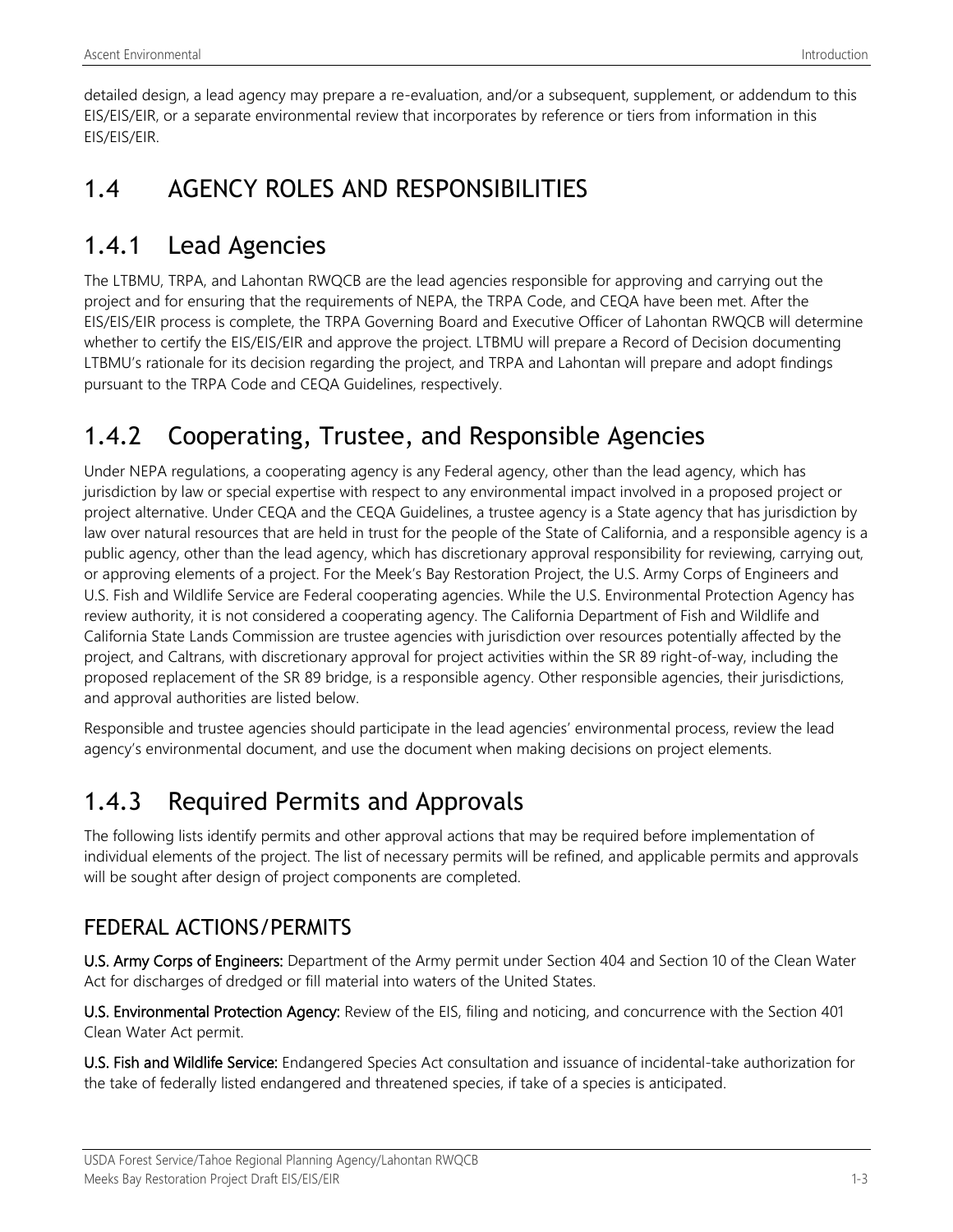#### STATE ACTIONS/PERMITS

California Department of Transportation: Encroachment permit for work involving bridge replacement and the SR 89 right-of-way. Work on transportation facilities (i.e., SR 89 bridge) that occurs on National Forest System lands outside of a highway right-of-way requires a temporary construction special use permit. If structures are proposed outside of the existing highway right-of-way, perfection of the right-of-way may occur.

California State Lands Commission Lease of State Lands: Construction of any type of structure, such as a pier, on lands under the Commission's jurisdiction (i.e., the state's sovereign lands in Lake Tahoe below 6,223 feet) requires a lease of State Lands.

Lahontan Regional Water Quality Control Board (Region 6): National Pollutant Discharge Elimination System construction stormwater permit (Notice of Intent [NOI] to proceed under general construction permit) for disturbance of more than one acre, discharge permit for stormwater, general order for dewatering, Section 401 Clean Water Act certification or waste discharge requirements, and Basin Plan Prohibition Exemption.

#### REGIONAL ACTIONS/PERMITS

Tahoe Regional Planning Agency: The bi-state agency has the authority to permit projects within the Tahoe Basin. The project must comply with the Tahoe Regional Planning Compact, Code of Ordinances, and other TRPA regulations to be permitted. A land capability verification that determines the coverage verification will be required by the TRPA prior to permit approval.

# 1.5 PUBLIC ENGAGEMENT AND STAKEHOLDER PROCESS

The Meeks Bay Restoration Project and this Draft EIS/EIS/EIR were informed by a collaborative public and stakeholder process beginning in 2018. The public engagement process exceeded the requirements of NEPA, TRPA regulations, and CEQA, and sought to gather broad input to identify issues and possible design approaches to achieve the purpose and need and objectives of the project while minimizing adverse effects. The alternatives evaluated in this Draft EIS/EIS/EIR are a result of the collaborative engagement process and, because of public input, several boat ramp alternatives were dismissed from further evaluation (see Section 2.12.2, "Boat Ramp Alternatives"). The Draft EIS/EIS/EIR addresses the range of potential environmental effects raised in public comments. Major steps in the process to date include:

#### PUBLIC ENGAGEMENT PRIOR TO THE RELEASE OF THE DRAFT EIS/EIS/EIR

- ► September 11, 2018 LTBMU, TRPA, and Lahontan RWQCB released a Notice of Preparation/NOI and scoping letter. This initiated a 45-day public scoping period.
- October 10, 2018 The lead agencies hosted a public scoping meeting at Meeks Bay Resort to solicit scoping comments.
- May July 2020 An independent mediator interviewed individuals that provided scoping comments, community members, and other stakeholders to gain a better understanding of key concerns and viewpoints on the project. The results were summarized in a stakeholder assessment and a representative group of stakeholders with diverse viewpoints were selected as a stakeholder forum.
- July 15, 2020 A virtual public stakeholder forum meeting was held to discuss project background and the role of the stakeholder forum.
- August 5, 2020 A virtual public stakeholder forum charrette was held to identify design elements to be considered in the project alternatives.
- August 19, 2020 A virtual public workshop was held to share information on the project and solicit input on project alternatives.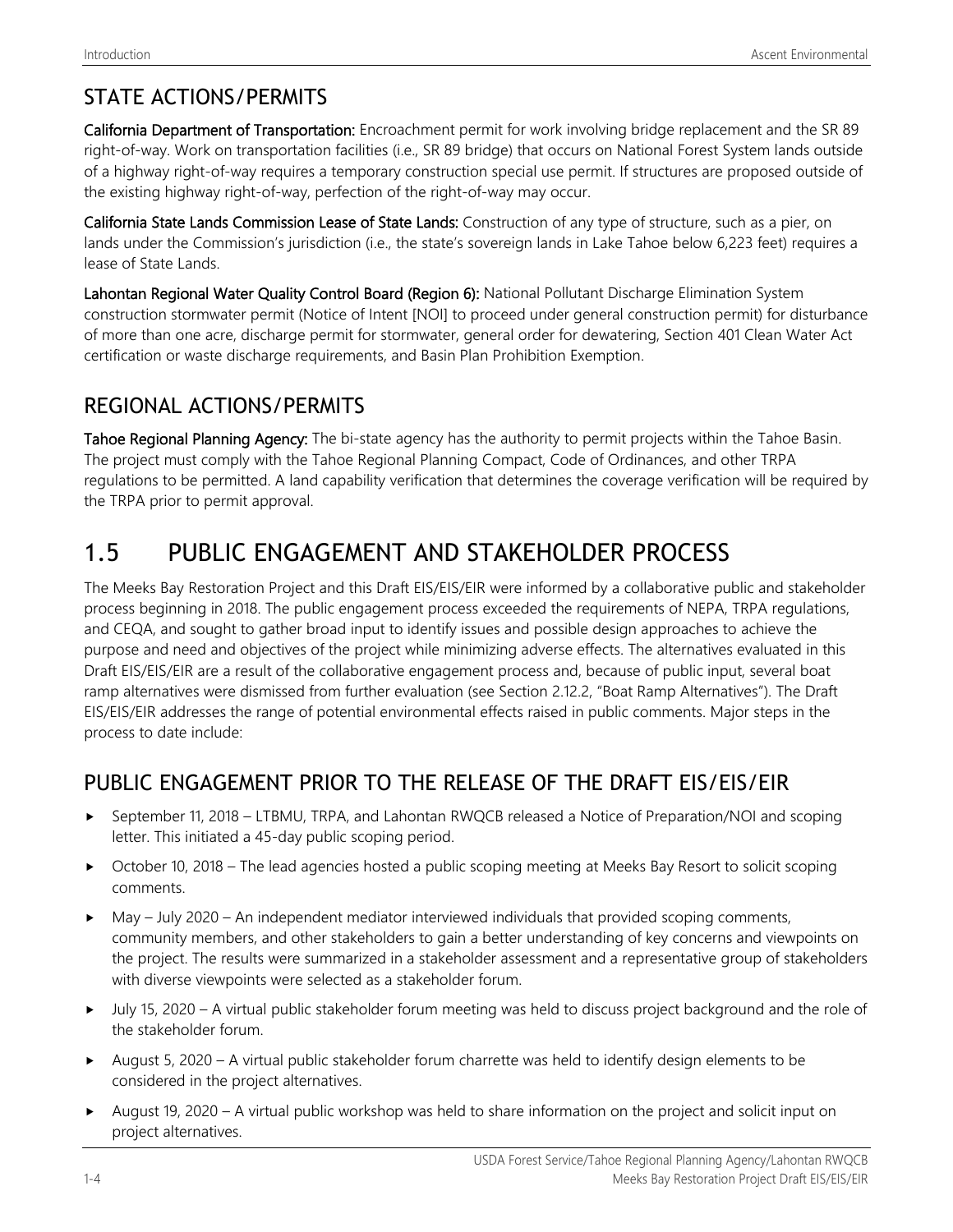- $\triangleright$  September 9, 2020 A virtual public stakeholder forum workshop was held to develop alternative themes and preliminary alternative diagrams.
- ► December 9, 2020 A virtual public stakeholder forum meeting was held to collect feedback on preliminary project alternatives and collect input on considerations for the EIS/EIS/EIR.
- January 7, 2021 A virtual public workshop was held to share the project alternatives and seek input on alternative features and environmental concerns.
- January 27, 2021 A meeting of the TRPA Regional Plan Implementation Committee provided an overview of the project alternatives and collected TRPA board member and public input to refine the project alternatives
- July 21, 2021 A virtual public stakeholder forum meeting was held to review input received to date, discuss the selection of a preferred alternative, and seek input on considerations for this EIS/EIS/EIR.
- July 29, 2021 The project alternatives were shared at a meeting of the TRPA Governing Board to provide an opportunity for TRPA board members and public to provide input on the project alternatives and issues for consideration in this EIS/EIS/EIR.

#### PUBLIC ENGAGEMENT AFTER THE RELEASE OF THE DRAFT EIS/EIS/EIR

This Draft EIS/EIS/EIR is being circulated for public review and comment for a period of 60 days from June 10 through August 9, 2022. During this period, comments from the public as well as organizations and agencies on environmental issues may be submitted to the lead agencies. Several comment submission methods are listed below, with electronic comment submission as the preferred method for submitting comments. Office hours for hand delivery of comments may be affected by COVID safety protocols.

Electronic Comment Submission (preferred method):

To submit a comment electronically, please go to the Forest Project webpage: <http://www.fs.usda.gov/goto/ltbmu/meeksrestoration/comment>

Entering comments directly into the comment box provided in the comment form is the most efficient method for providing comments on this Draft EIS/EIS/EIR. Providing PDFs, JPGs or another file types as attachments is discouraged.

By mail to:

Tahoe Regional Planning Agency Attention: Rebecca Cremeen PO Box 5310 Stateline, NV 89449

By hand delivery to:

Tahoe Regional Planning Agency Attention: Rebecca Cremeen 128 Market Street Stateline, NV 89449

Three public meetings will be held on the Draft EIS/EIS/EIR via online webinar at the following dates and times. Instructions on attending these webinars are available at: www.meeksbayproject.org

- Stakeholder Forum Meeting: 1:00 p.m. on June 14, 2022
- ► TRPA Governing Board Meeting: on June 22, 2022 (refer to [www.trpa.gov](http://www.trpa.gov/) one week prior to the meeting for the start time and agenda)
- Public Workshop: 5:30 p.m. on June 27, 2022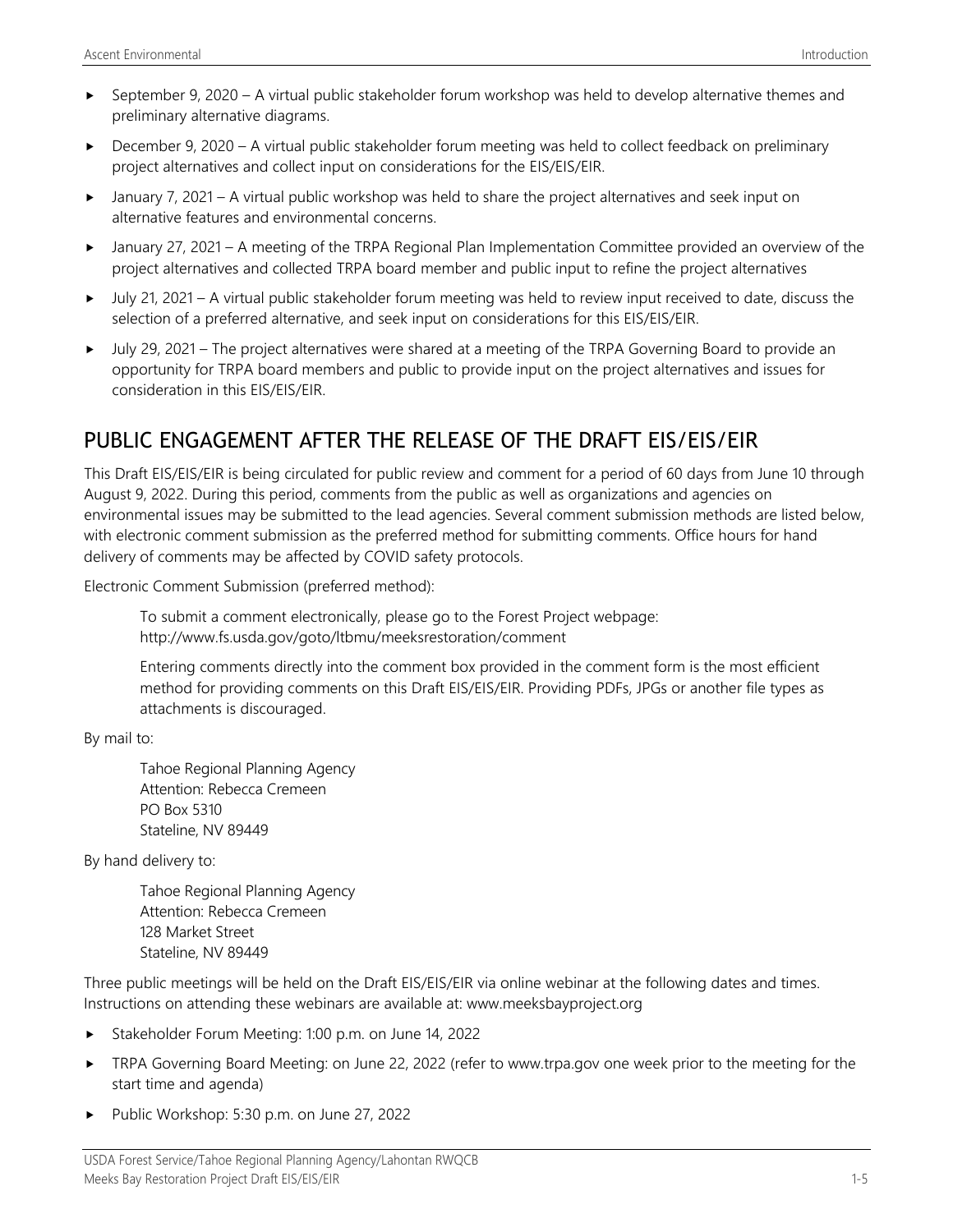Before approving the project and obtaining any required permits to implement the project, the lead agencies are required to certify that the EIS/EIS/EIR has been completed in compliance with NEPA, TRPA requirements, and CEQA, that the decision-making body reviewed and considered the information in the EIS/EIS/EIR, and that the document reflects the independent judgment of the lead agencies.

It is important that reviewers provide their comments at such times and in such a way that they are useful to the Agency's preparation of the EIS/EIS/EIR. Therefore, comments should be provided prior to the close of the comment period and should clearly articulate the reviewer's concerns and contentions. The submission of timely and specific comments can affect a reviewer's ability to participate in subsequent administrative review or judicial review. Comments received in response to this solicitation, including names and addresses of those who comment, will be part of the public record for this proposed action. Comments submitted anonymously will be accepted and considered; however, anonymous comments will not provide the respondent with standing to participate in subsequent administrative or judicial reviews.

This project is subject to the predecisional objection process (36 CFR 218 subpart A and B), which identifies who may file an objection (36 CFR 218.5):

- (a) Individuals and entities as defined in [Section 218.2](https://www.ecfr.gov/current/title-36/section-218.2) who have submitted timely, specific written comments regarding a proposed project or activity that is subject to these regulations during any designated opportunity for public comment may file an objection. Opportunity for public comment on a draft EIS includes request for comments during scoping, the [40 CFR 1506.10](https://www.ecfr.gov/current/title-40/section-1506.10) comment period, or other public involvement opportunity where written comments are requested by the responsible official.
- (b) Federally recognized Indian Tribes and Alaska Native Corporations are also eligible to file an objection when specific written comments as defined i[n Section](https://www.ecfr.gov/current/title-36/section-218.2) 218.2 are provided during Federal-Tribal consultations.
- (c) Comments received from an authorized representative(s) of an entity are considered those of the entity only. Individual members of that entity do not meet objection eligibility requirements solely on the basis of membership in an entity. A member or an individual must submit timely, specific written comments independently in order to be eligible to file an objection in an individual capacity.
- (d) When an objection lists multiple individuals or entities, each individual or entity must meet the requirements of [paragraph \(a\)](https://www.ecfr.gov/current/title-36/section-218.5#p-218.5(a)) of this section. If the objection does not identify a lead objector as required at Section [218.8\(d\)\(3\),](https://www.ecfr.gov/current/title-36/section-218.8#p-218.8(d)(3)) the reviewing officer will delegate the first eligible objector on the list as the lead objector. Individuals or entities listed on an objection that do not meet eligibility requirements will not be considered objectors. Objections from individuals or entities that do not meet the requirements of [paragraph \(a\)](https://www.ecfr.gov/current/title-36/section-218.5#p-218.5(a)) of this section will not be accepted and will be documented as such in the objection record.

### 1.6 DRAFT EIS/EIS/EIR ORGANIZATION

This Draft EIS/EIS/EIR is organized into the following chapters:

The "Executive Summary": This chapter introduces the Meeks Bay Restoration Project; provides a summary of the environmental review process, effects found not to be significant, and key environmental issues; and lists significant impacts and mitigation measures to reduce significant impacts to less-than-significant levels.

Chapter 1, "Introduction": This chapter provides a brief overview of the project; purpose, need, and objectives; description of the lead and responsible agencies; the legal authority and purpose for the document; and the public review process.

Chapter 2, "Description of the Proposed Action and Alternatives": This chapter describes the background, location, and the project alternatives in detail. Resource protection measures that would be implemented as part of the alternatives are included in Appendix A.

Chapter 3, "Environmental Impacts and Mitigation Measures": The sections within this chapter evaluate the expected environmental impacts generated by the project alternatives, arranged by subject area (e.g., land use, hydrology and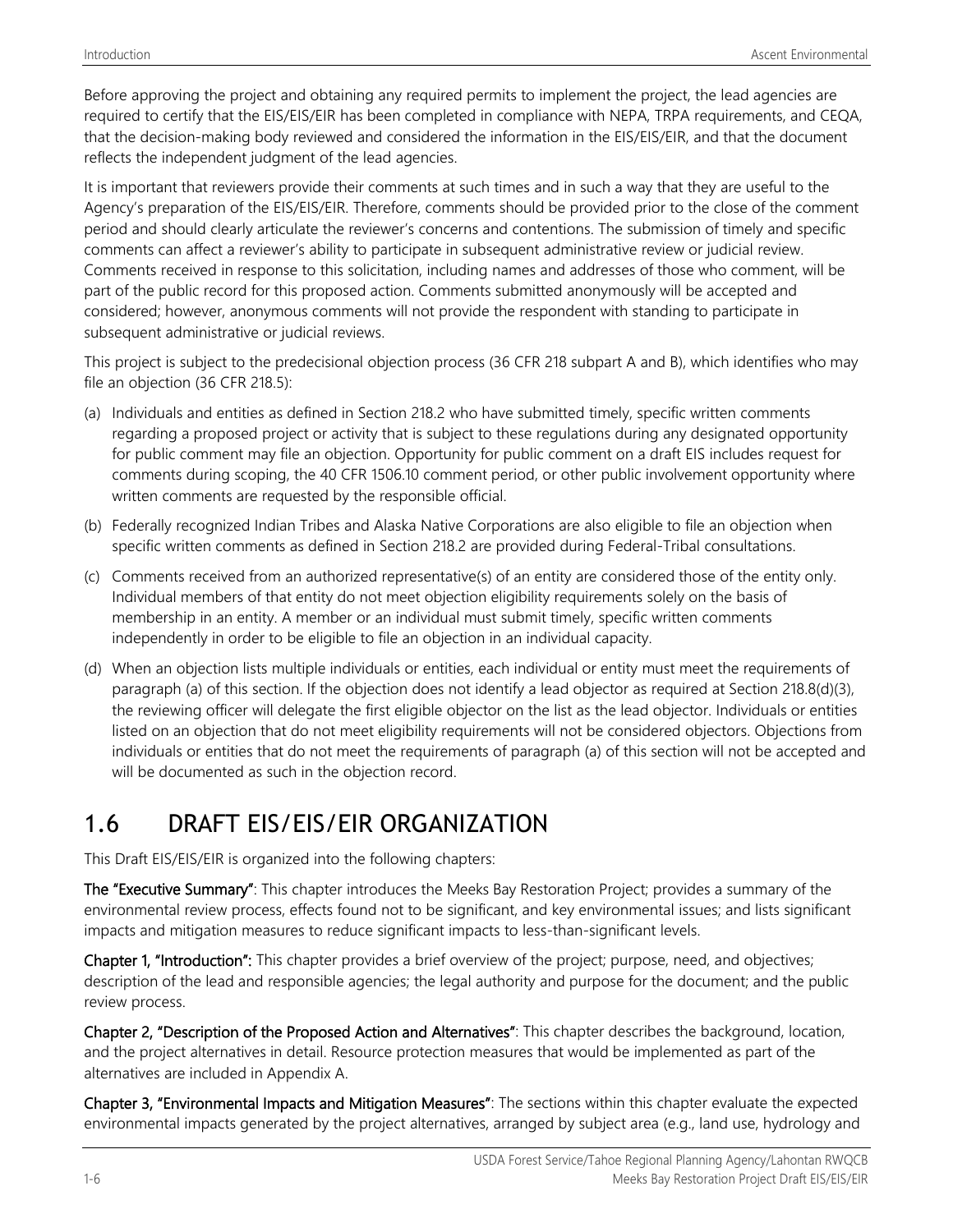water quality). Within each subsection of Chapter 3, the regulatory background, existing conditions, analysis methodology, and thresholds of significance are described. The anticipated changes to the existing conditions after development of each alternative are evaluated for each subject area. For any significant or potentially significant impact that would result from implementation of an alternative, mitigation measures are presented and the level of impact significance after mitigation is identified. Environmental impacts are numbered sequentially within each section (e.g., Impact 3.2-1, Impact 3.2-2, etc.). Any required mitigation measures are numbered to correspond to the impact numbering; therefore, the mitigation measure for Impact 3.2-2 would be Mitigation Measure 3.2-2.

This Draft EIS/EIS/EIR includes an evaluation of the following 13 environmental issue areas as well as other NEPA-, TRPA-, and CEQA-mandated issues (e.g., cumulative impacts, growth-inducing impacts, significant unavoidable impacts):

- Recreation:
- Scenic Resources;
- Cultural and Tribal Cultural Resources;
- Terrestrial Biological Resources;
- Aquatic Biological Resources;
- Hydrology and Water Quality;
- Geology and Soils;
- Air Quality;
- Climate Change and Energy;
- Public Safety and Hazards;
- Noise;
- Transportation and Circulation; and
- Land Use.

Chapter 4, "Other Sections Required by Statute": This chapter evaluates growth-inducing impacts and irreversible and irretrievable commitment of resources and discloses any significant and unavoidable adverse impacts.

Chapter 5, "Report Preparers": This chapter identifies the preparers of the document.

Chapter 6, "References": This chapter identifies the organizations and persons consulted during preparation of this Draft EIS/EIS/EIR and the documents and individuals used as sources for the analysis.

### 1.7 TOPICS DISMISSED FROM DETAILED REVIEW

Consistent with NEPA, TRPA, and CEQA requirements, a lead agency may limit discussion of environmental effects when such effects are not considered potentially significant. Information used to determine which impacts would be potentially significant was derived from review of the project, review of applicable planning documents and environmental documentation, field work, feedback from public and agency consultation, and comments received during a public scoping period and public engagement process.

The alternatives would not result in significant effects related to the topics described below and they have been dismissed from detailed review in this EIS/EIS/EIR:

- **Mineral Resources:** The alternatives would include restoration and public access amenities that would not preclude the use of a state or locally important mineral resource. Nor do any known mineral deposits occur within the vicinity of the project area. Thus, the alternatives would not affect mineral resources.
- Population and Housing: The alternatives would not displace people or existing housing, nor would the alternatives create housing. They would require temporary workers to implement restoration actions and facility